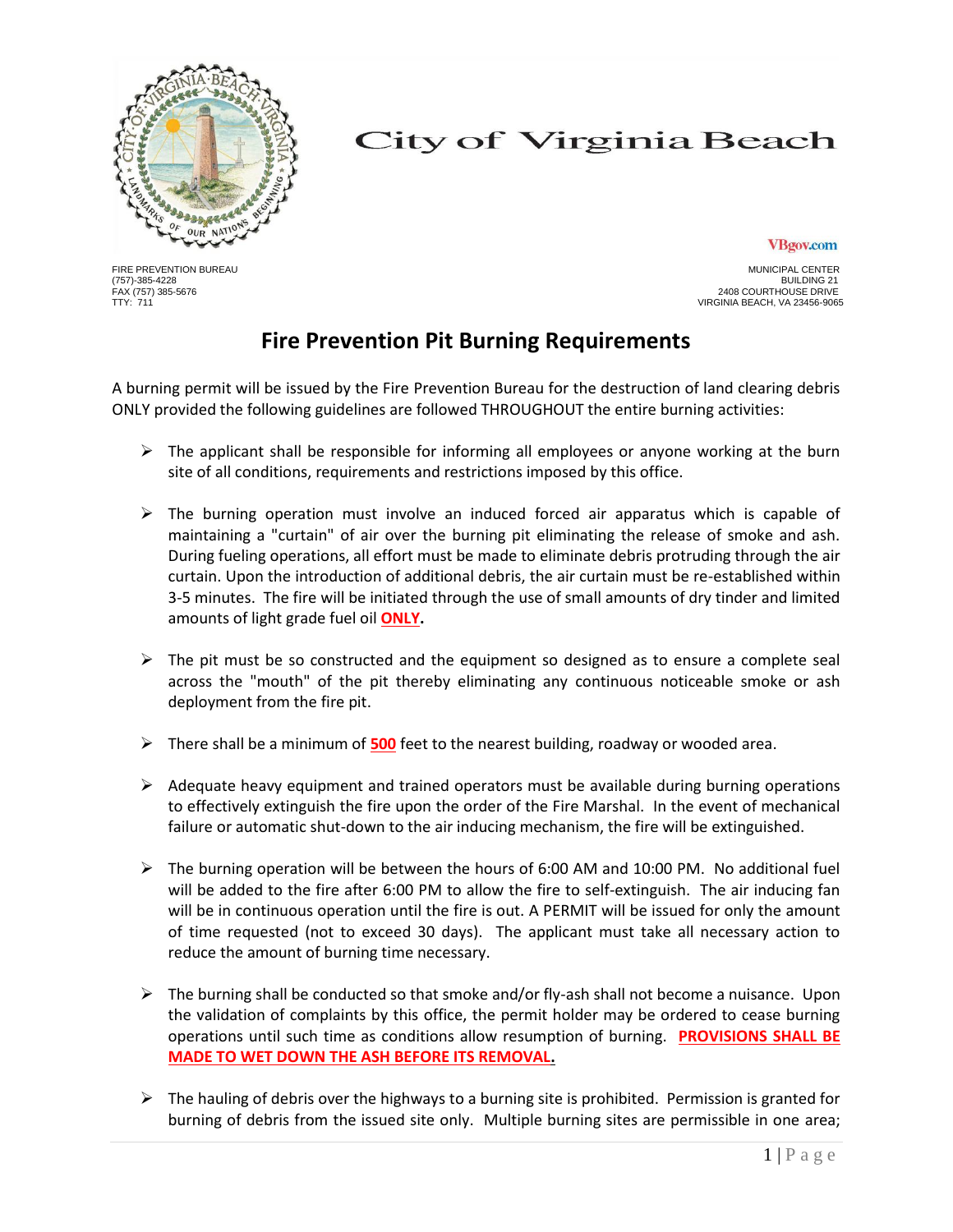however each site is required to meet these requirements. The revocation of the PERMIT for one burning site has the same effect on all burning sites granted by the PERMIT.

- $\triangleright$  The pit area must be protected at all times from accidental entry. Issuance of a PERMIT does not bind the City of Virginia Beach to injury claims arising from this type accident. All applicable O.S.H.A. and Virginia O.S.H. requirements are to be administered.
- $\triangleright$  The PERMIT is granted for the removal of land clearing debris only.
- $\triangleright$  If weather conditions are such that burning can be hazardous, the activity will be halted by the operator on the order of the Fire Marshal or as directed by the State Air Pollution Control Board for an air quality alert. This does not constitute a revocation, and an extension of the PERMIT can be granted based upon these conditions.
- $\triangleright$  A sign stating "CONTROLLED BURNING IN PROGRESS" shall be posted and highly visible to the public during the pit burning operation. The sign size shall be 4' X 8' in contrasting colors and shall the lettering shall be 12" in height.

#### **PERMIT CONDITIONS**

The applicant whose signature appears below agrees to abide by permit conditions resulting from the approval of this application.

#### **HOLD HARMLESS CLAUSE**

Permittee (applicant/organization) shall assume all risk incidents to or in connections the permitted activity and shall be solely responsible for damage or injury, or whatever kind or nature, to person or property, directly or indirectly arising out of or in connection with the permitted activity or the conduct of permittee's operation. Permittee hereby expressly agrees to defend and save the City, its officials, agents, employees, and representatives harmless from any penalties for violation of any law, ordinance, or regulations affecting its activity and from any and all claims, suites, losses, damages or injuries directly or indirectly arising out of or in connection with the permitted activities or conduct or its operation or resulting from negligence or intentional acts of omissions of Permittee or its officers, agents, and employees.

|  | Applicant's Signature: |  |
|--|------------------------|--|
|  |                        |  |

Applicant's Signature: \_\_\_\_\_\_\_\_\_\_\_\_\_\_\_\_\_\_\_\_\_\_\_\_\_\_\_\_\_\_\_\_\_\_\_\_\_ Date: \_\_\_\_\_\_\_\_\_\_\_\_\_\_\_\_\_\_\_\_\_\_\_